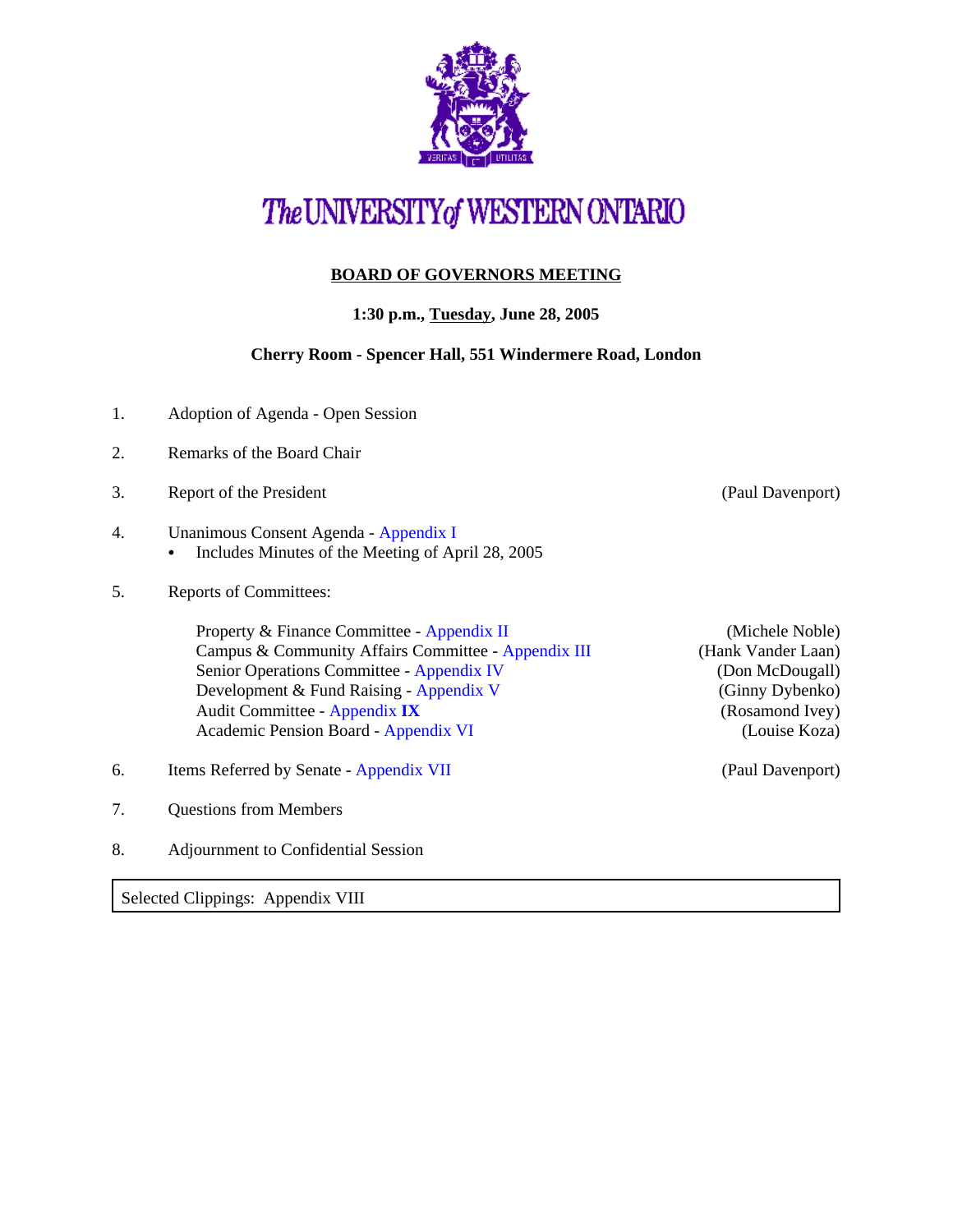#### **SUMMARY OF AGENDA ITEMS - June 28, 2005 - OPEN SESSION**

| <b>Adoption of the Agenda</b>                                                                   | <b>ACTION</b> |
|-------------------------------------------------------------------------------------------------|---------------|
| <b>Report of the President</b>                                                                  | <b>INFO</b>   |
| <b>Unanimous Consent Agenda - Appendix I</b>                                                    | <b>ACTION</b> |
| Minutes of the Meeting of April 28, 2005                                                        | <b>ACTION</b> |
| <b>Report of the Property &amp; Finance Committee - Appendix II</b>                             |               |
| Benefaction from Mr. Seymour Schulich and Naming the Schulich School of<br>Medicine & Dentistry | <b>ACTION</b> |
| New Operating Budget Expenditures                                                               | <b>ACTION</b> |
| <b>Capital Debt Policy</b>                                                                      | <b>ACTION</b> |
| <b>Building Access Policy</b>                                                                   | <b>ACTION</b> |
| Preliminary Unaudited Financial Results for 2004-05                                             | <b>INFO</b>   |
| Fourth Quarter Ratio Report on Non-Endowed Funds                                                | <b>INFO</b>   |
| Report of the Investment Committee                                                              | <b>INFO</b>   |
| Scholarships, Bursaries, Awards, Prizes                                                         | <b>INFO</b>   |
| Report of the Campus & Community Affairs Committee - Appendix III                               |               |
| Naming of the Schulich School of Medicine & Dentistry                                           | <b>ACTION</b> |
| <b>Community Activities and Accomplishments</b>                                                 | <b>INFO</b>   |
| Report on Complimentary Parking on Campus                                                       | <b>INFO</b>   |
| <b>Report of the Senior Operations Committee - Appendix IV</b>                                  |               |
| <b>Strategic Planning Task Force</b>                                                            | <b>ACTION</b> |
| The Western Award for Excellence                                                                | <b>ACTION</b> |
| Appointments to the University Discipline Appeal Committee                                      | <b>ACTION</b> |
| <b>Stadium Access Committee</b>                                                                 | <b>ACTION</b> |
| <b>Board Membership</b>                                                                         | <b>INFO</b>   |
| Development & Fund Raising Committee Membership                                                 | <b>INFO</b>   |
| Report of the Development & Fundraising Committee - Appendix V                                  |               |
| Elimination of the External Relations Levy                                                      | <b>ACTION</b> |
| <b>Report of the Audit Committee - Appendix IX</b>                                              |               |
| Annual Report of the Department of Occupational Health and Safety                               | <b>INFO</b>   |
| <b>Report of the Academic Pension Board - Appendix VI</b>                                       |               |
| Pension Improvements for Retirees - Academic Staff Pension Plan                                 | <b>ACTION</b> |